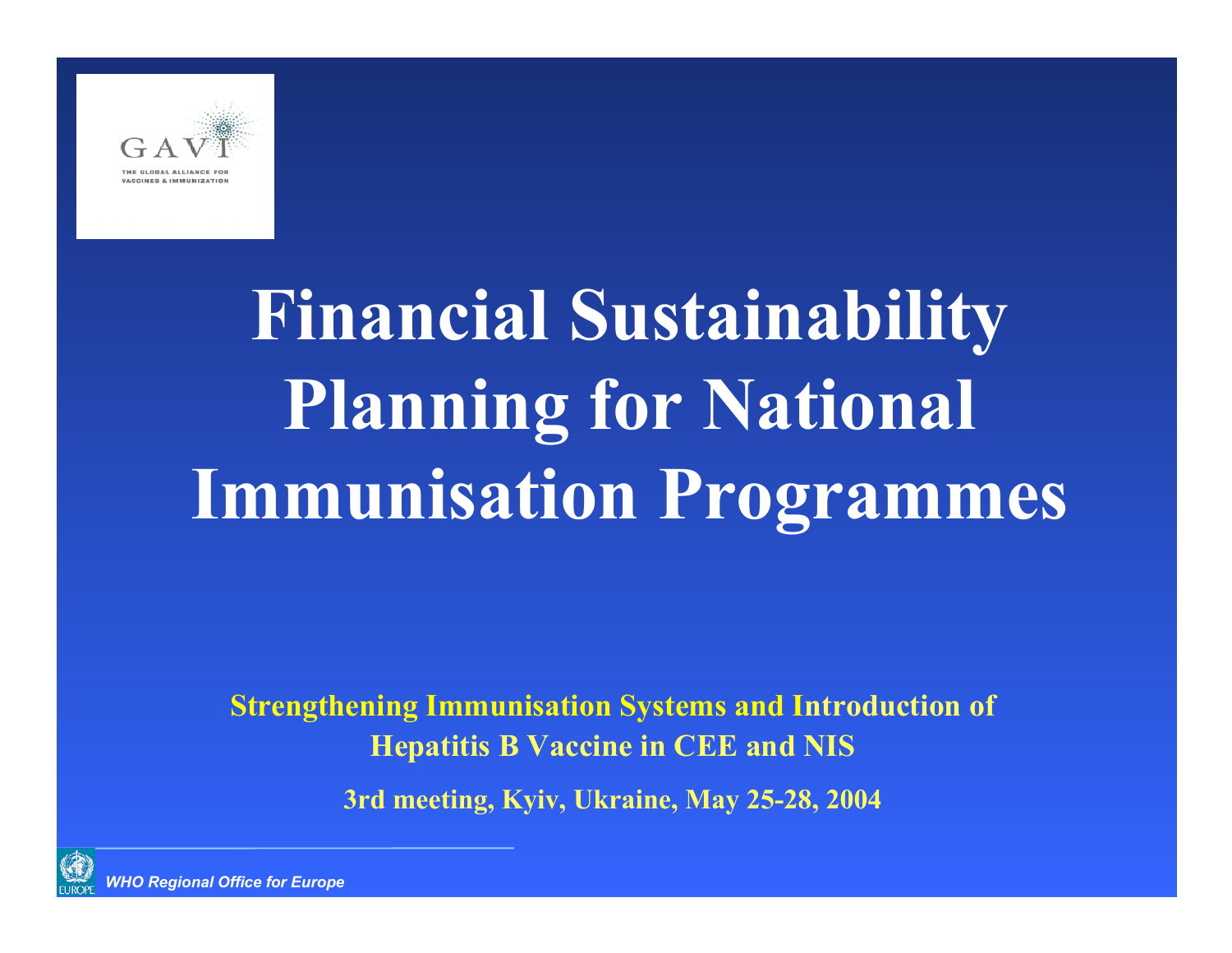## **Financial Sustainability**

**Although self-sufficiency is the ultimate goal, in the nearer term, sustainable financing is the ability of a country to mobilize and efficiently use domestic and supplementary external resources on a reliable basis to achieve target levels of immunisation**

*GAVI Board, London, June 2001*

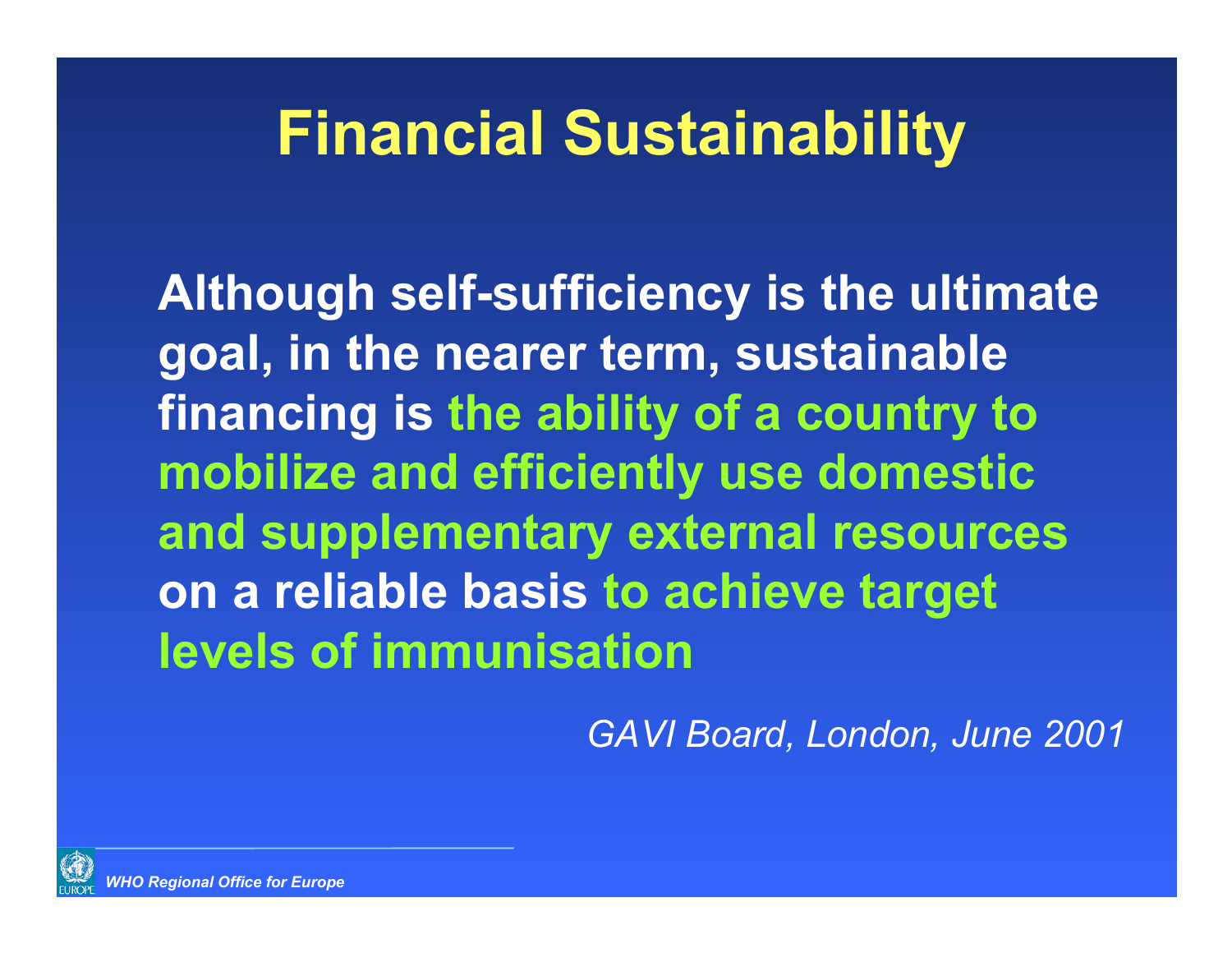## **Is FSP a unique approach?**

Thinking about financial resources is an essential part of program planning, regardless of GAVI's or any other agency's presence

- How much does it cost to achieve program goals?
- –How much funding is available?
- How do the funds flow?
- How are the funds used?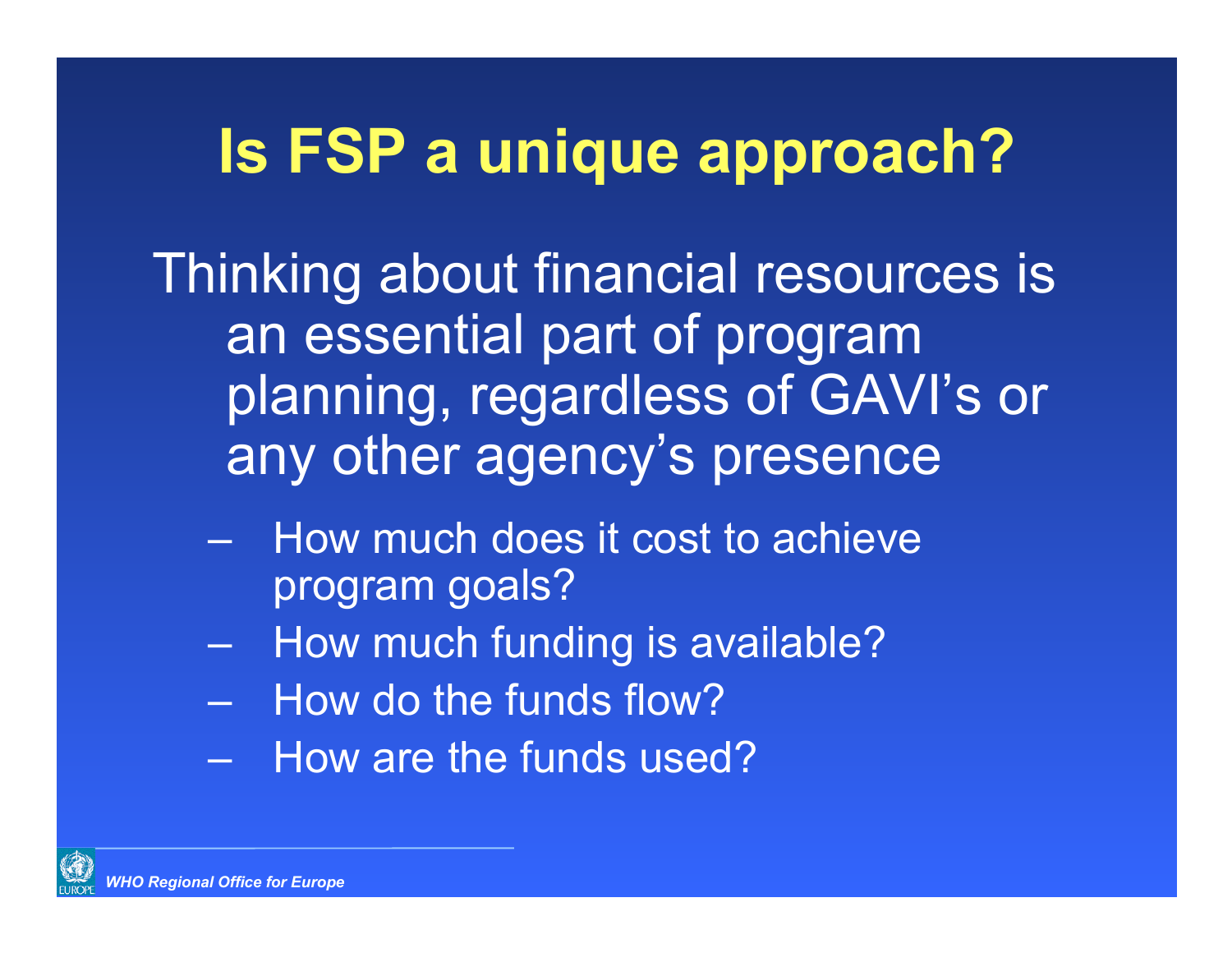## **Why Financial Sustainability Planning?**

- Limited donor funds vs. in fact unlimited demand
- Donors' legitimate wish to see better 'returns on investment'
- Better returns tend to result from better planning
- GAVI not a donor but donors' fund manager in charge of achieving better 'returns on investment' of aid funds

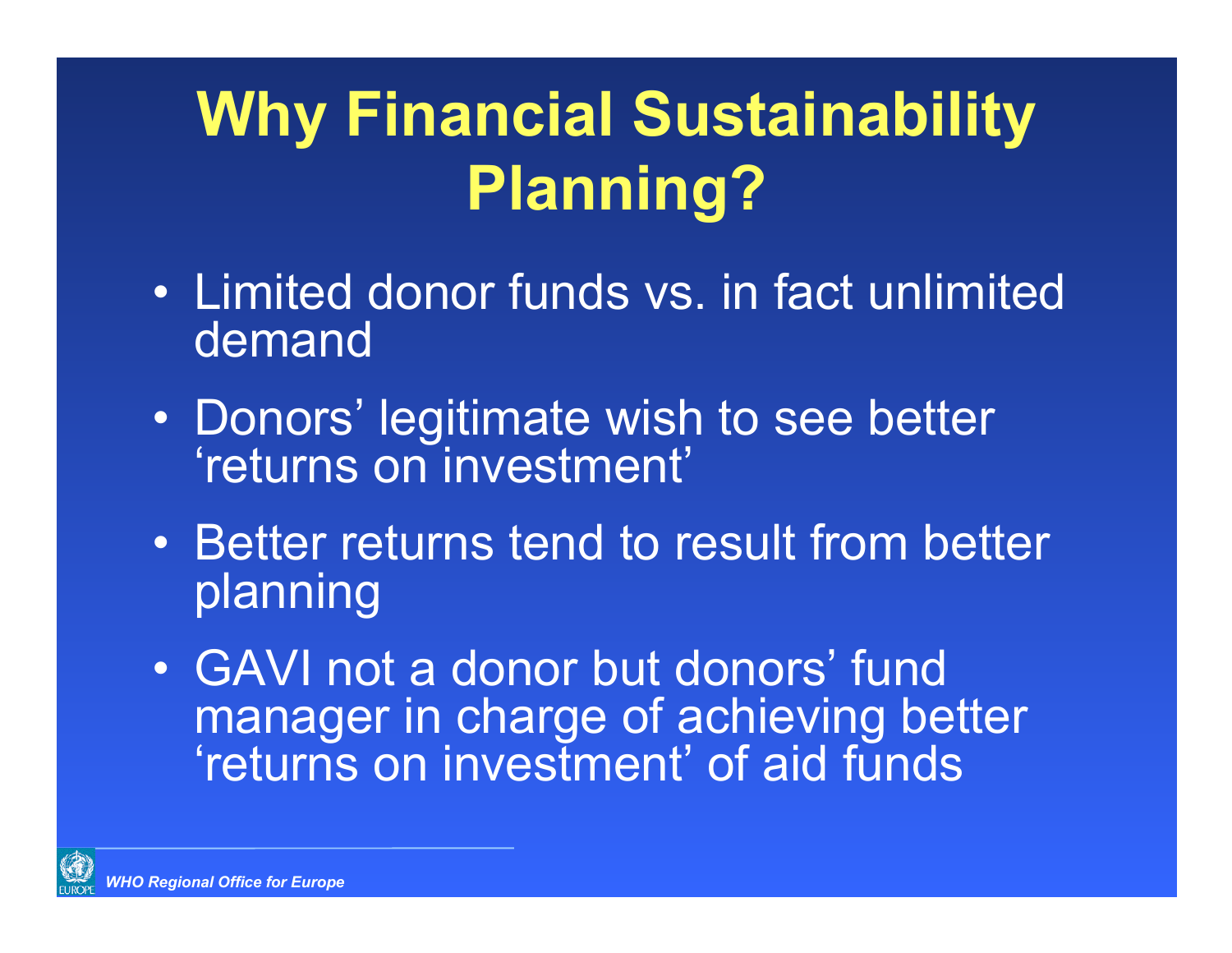#### **What is a Financial Sustainability Plan?**

- **FSP is a government's statement; how to match financing with program objectives over the medium- to long-term**
- **Assessment of the financing challenges**
- **Strategy for dealing with those challenges**
- **Developed in consultation and negotiation within stakeholders**

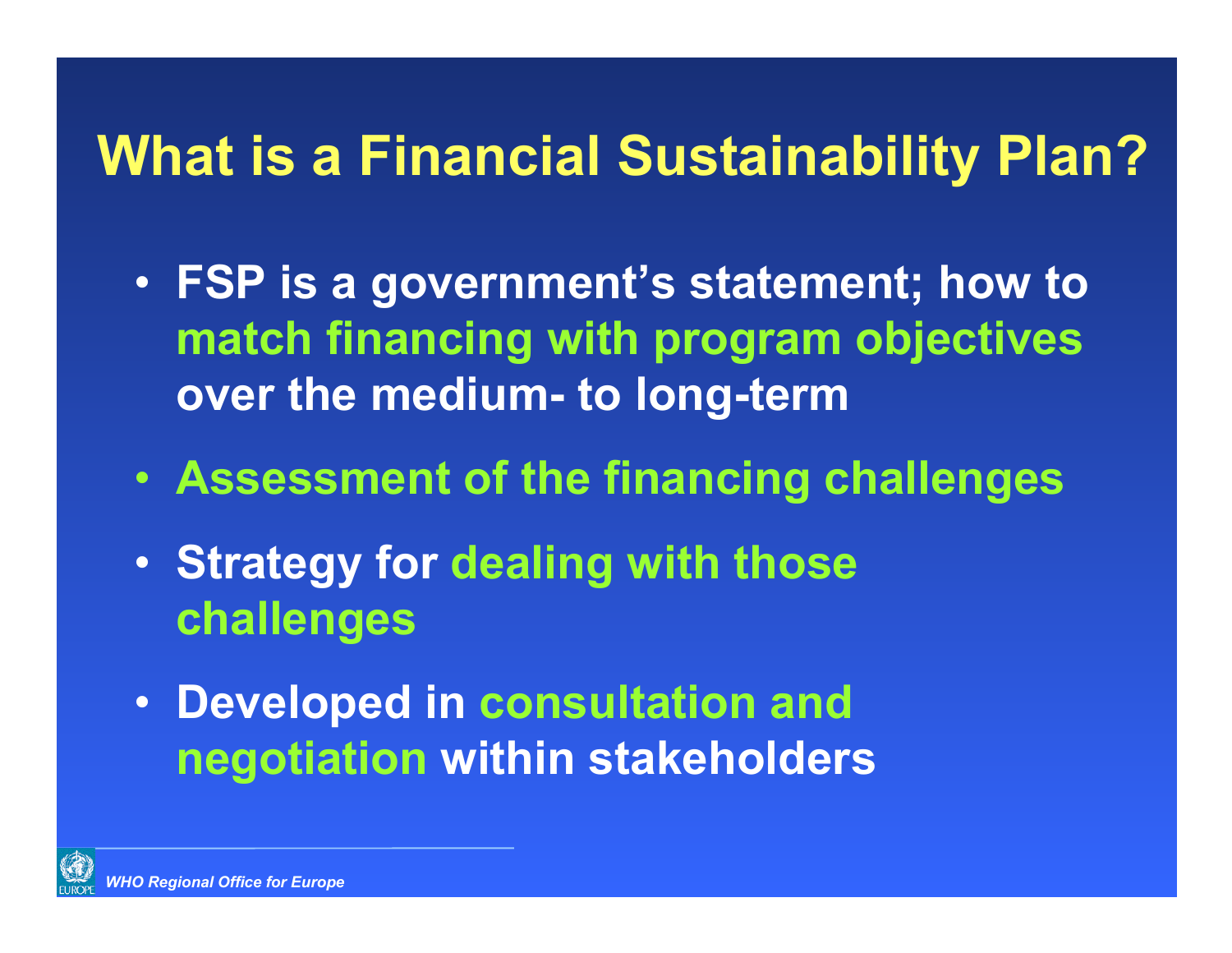### **FSP Objectives**

#### **Assessing:**

- $\bullet$ **Costs to achieve national programme goals**
- •**Sources of financing**
- •**Financing gap (timing and magnitude)**

### **Presenting:**

- $\bullet$  **Work plan with indicators to:**
	- **Mobilize resources**
	- **Improve reliability of resources**
	- **Improve programme efficiency**
	- **Integrate FSP into national plans and budgets**

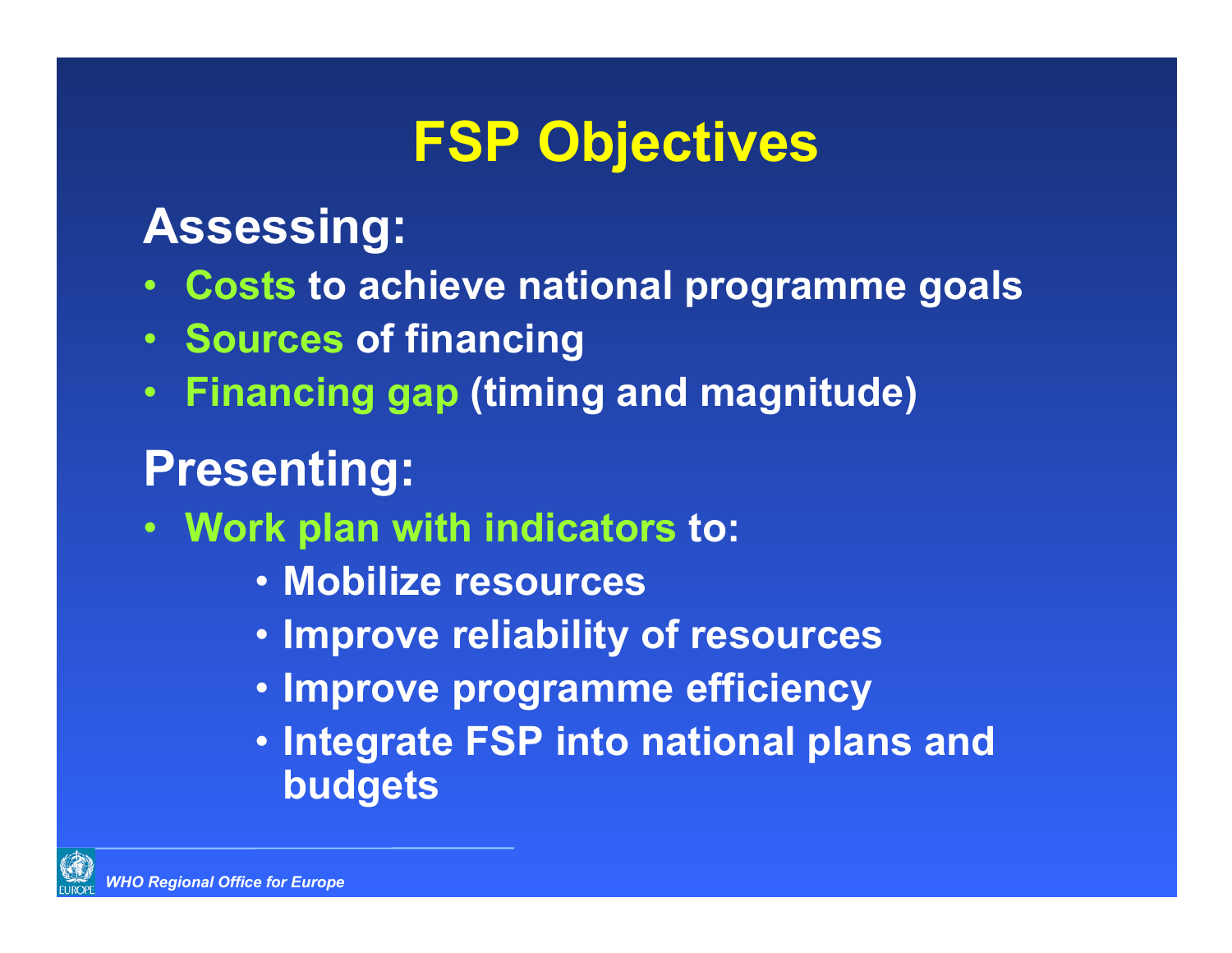### **FS Planning in European Region**

**When to be developed? At the end of the second support year**

- **2002: KGZ**
- **2003: ALB, ARM, AZE, TJK, TKM, UZB**
- $\bullet$ **2004: B&H, GEO, MDA, UKR**

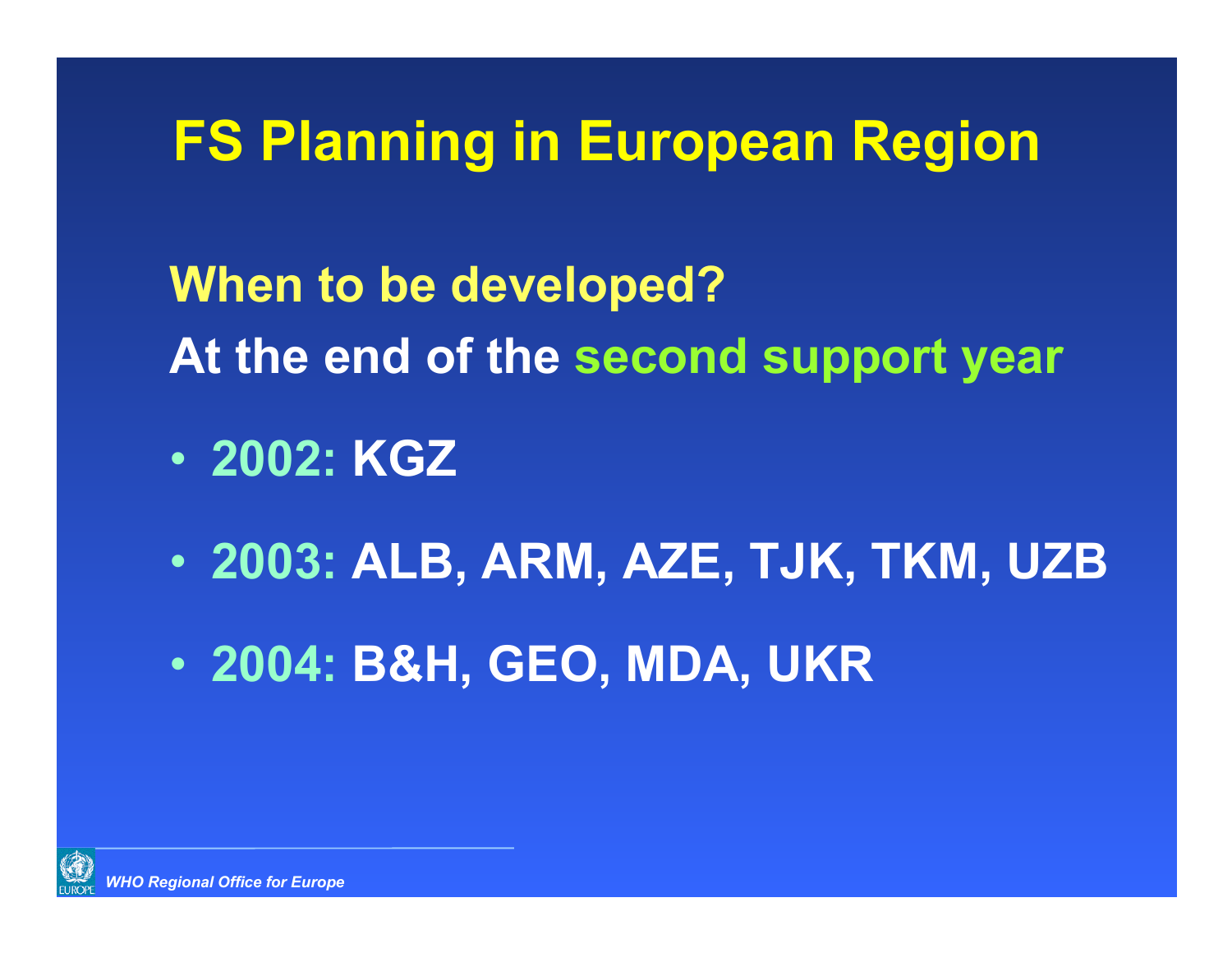## **Who develops FSP?**

#### **National Team:**

- **MOH, budget/finance department (lead)**
- –**MOH, NIP (coordination)**
- **MOH, policy and planning department**
- $\mathcal{L}_{\mathcal{A}}$  , where  $\mathcal{L}_{\mathcal{A}}$  is the set of the set of the set of the set of the set of the set of the set of the set of the set of the set of the set of the set of the set of the set of the set of the set of the **MOF, health department**
- Charles Constitution **Key ICC members**

#### **RISK to be avoided !!! Isolating FSP within the immunization team**

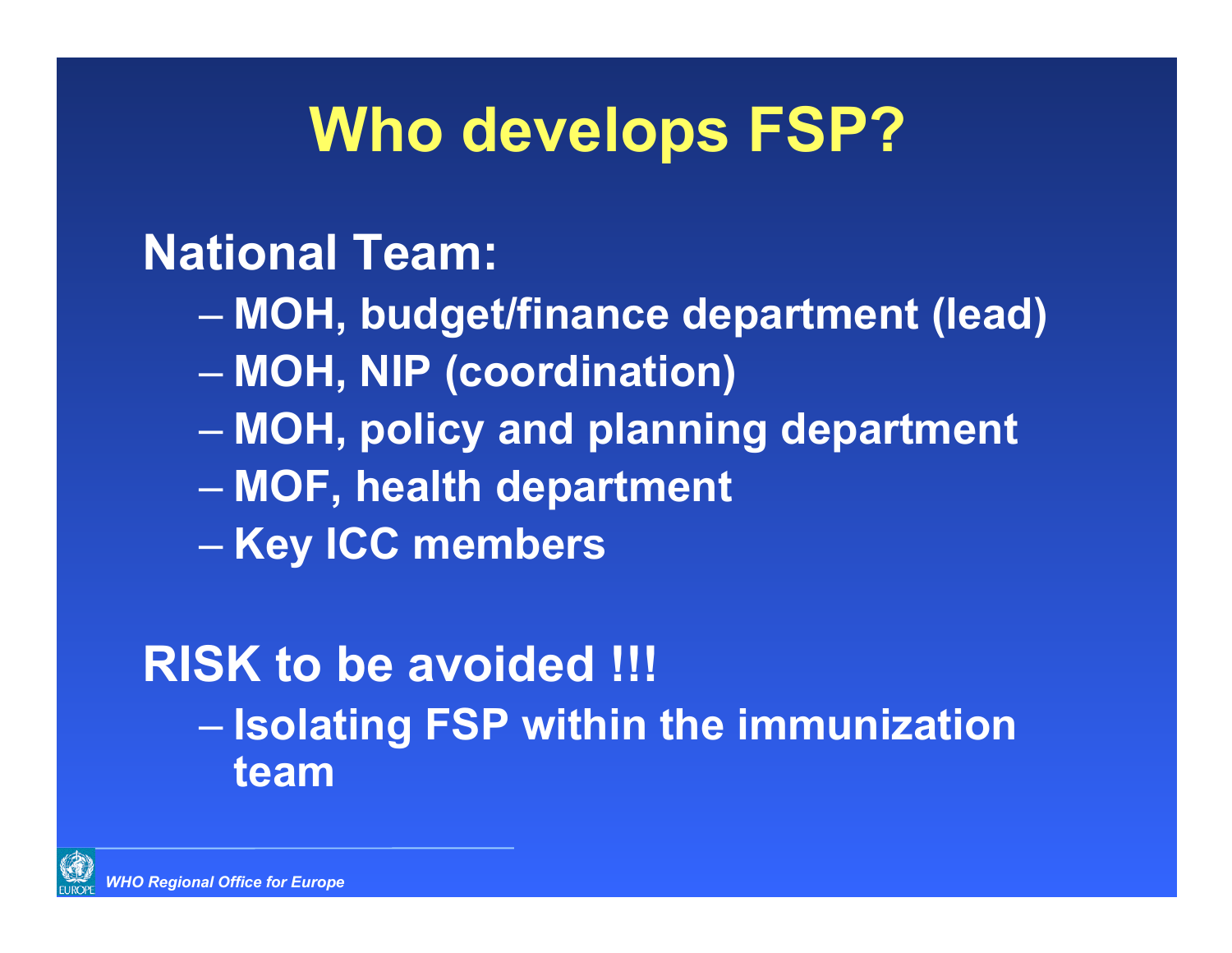## **GAVI assistance in developing FSP**

**Tools and manuals for:**

- Estimating programme costs in pre-GAVI years
- Projecting programme resource needs in the forthcoming years
- Analysing programme development scenarios and options for covering the financing gap
- Developing strategy for achieving financial sustainability of the programme

**Assistance by consultants**

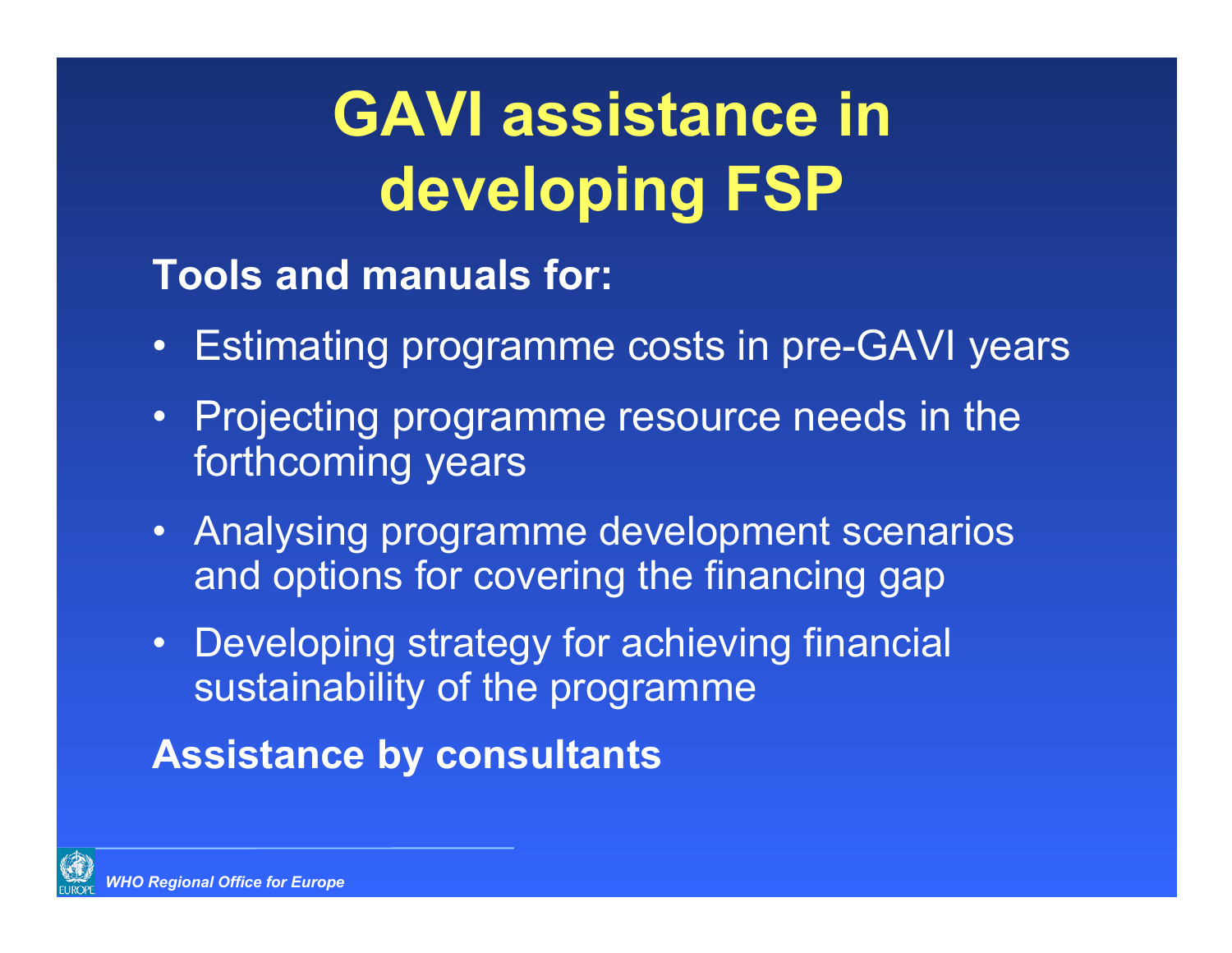**Current system of planning in the HC sector of GAVI-Euro-eligible countries – line item budgeting as opposed to program budgeting:**

- –does not encourage cost-effectiveness analysis
- leaves few incentives for improving quality of services
- – encourages overlapping services and, therefore, inefficient resource use
- few currently used performance indicators are able to serve the purpose of service quality improvement

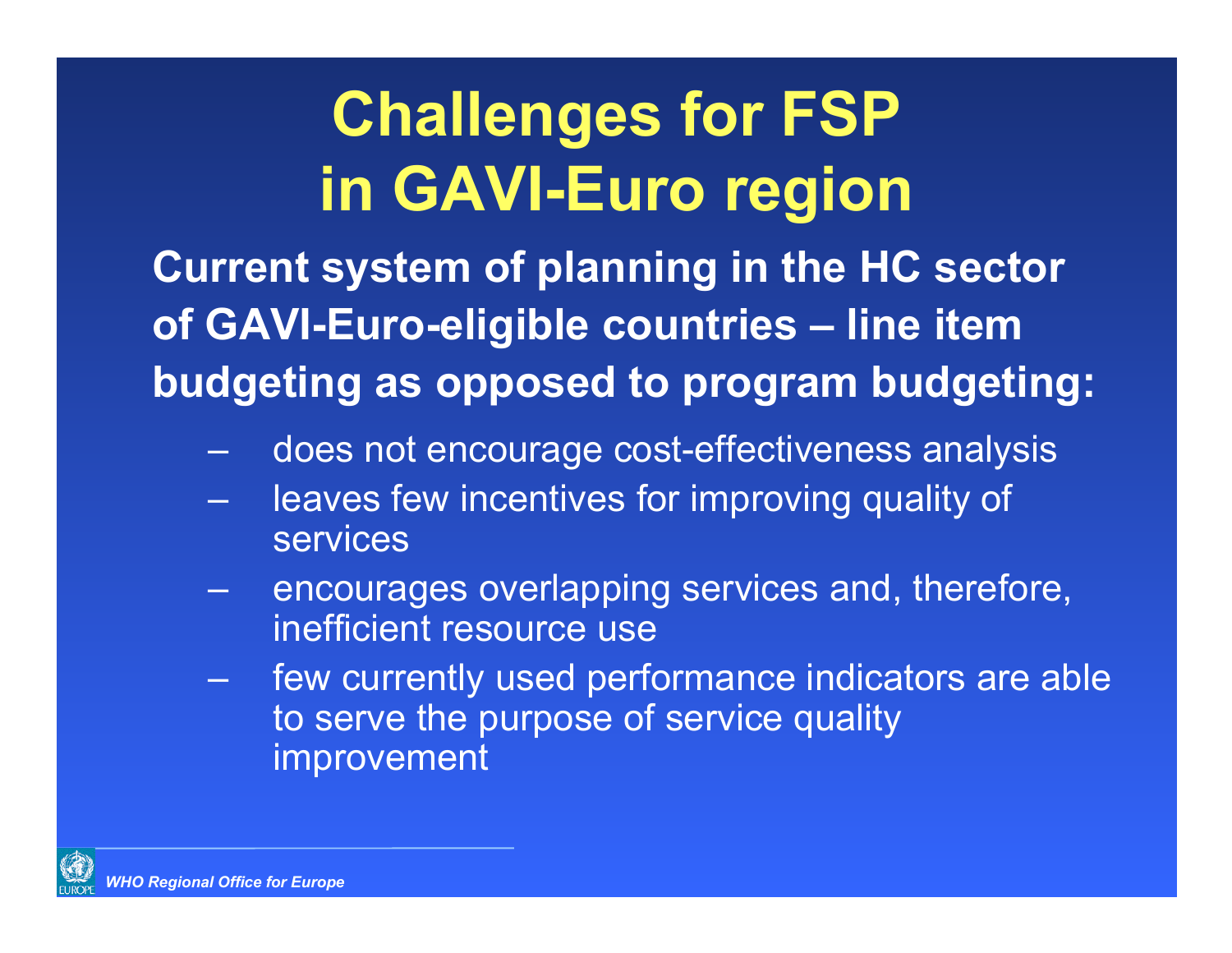**Immunization programs are integral part of health care delivery system**

 Immunization supply and immunization delivery services are managed by different authorities need to carefully plan interaction; complications and conflicts inevitable.

**Data collection and reporting units (HC statistics departments) are not independent from the HC delivery units** 

- data quality may be compromised
- no operational data audit system in place

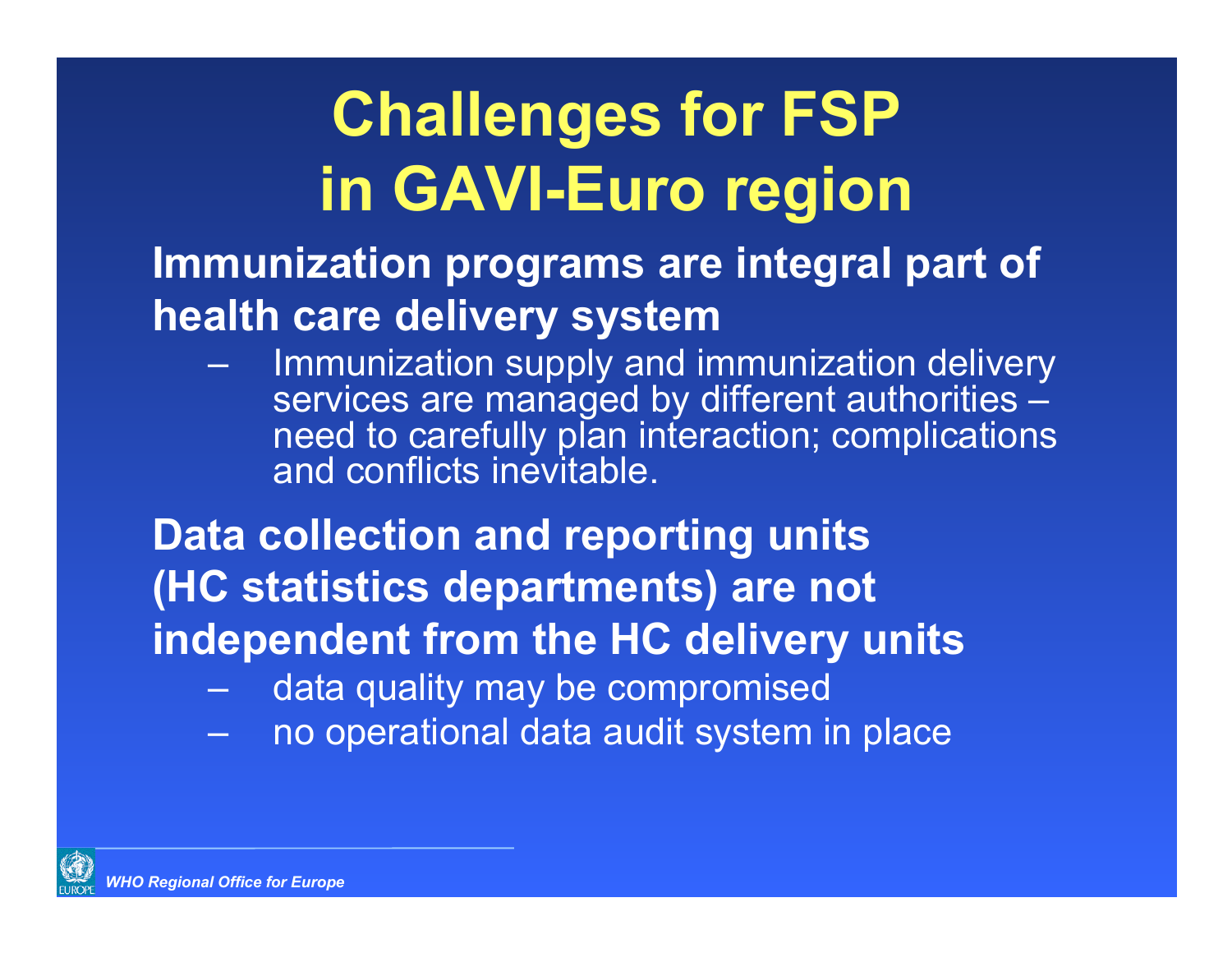#### **Data collection process is not standardized between various services**

- different HC units may operate by different values of the same indicator

#### **Poorly established quality assurance procedures**

- Insufficient (poor) cold chain maintenance procedures
- Immunization safety
- –- Perverse incentives for immunization personnel – exclusive focus on minimal wastage rates may negatively impact immunization safety

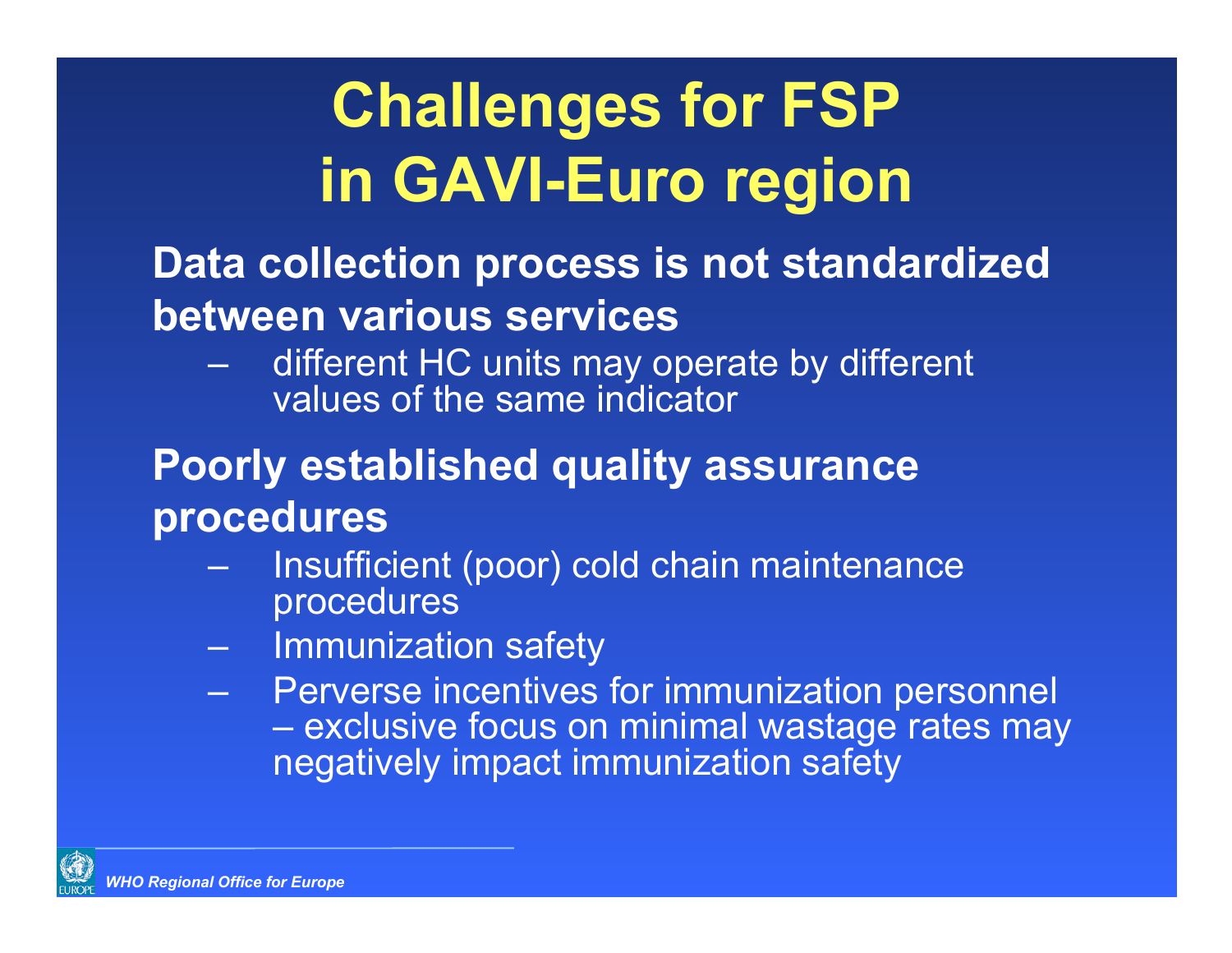**Interagency communication – no established processes to discuss or negotiate operational policy issues**

– MOH people may not know how to present the case to the MOF; whereas MOF does not step forward in attempt to explain the process

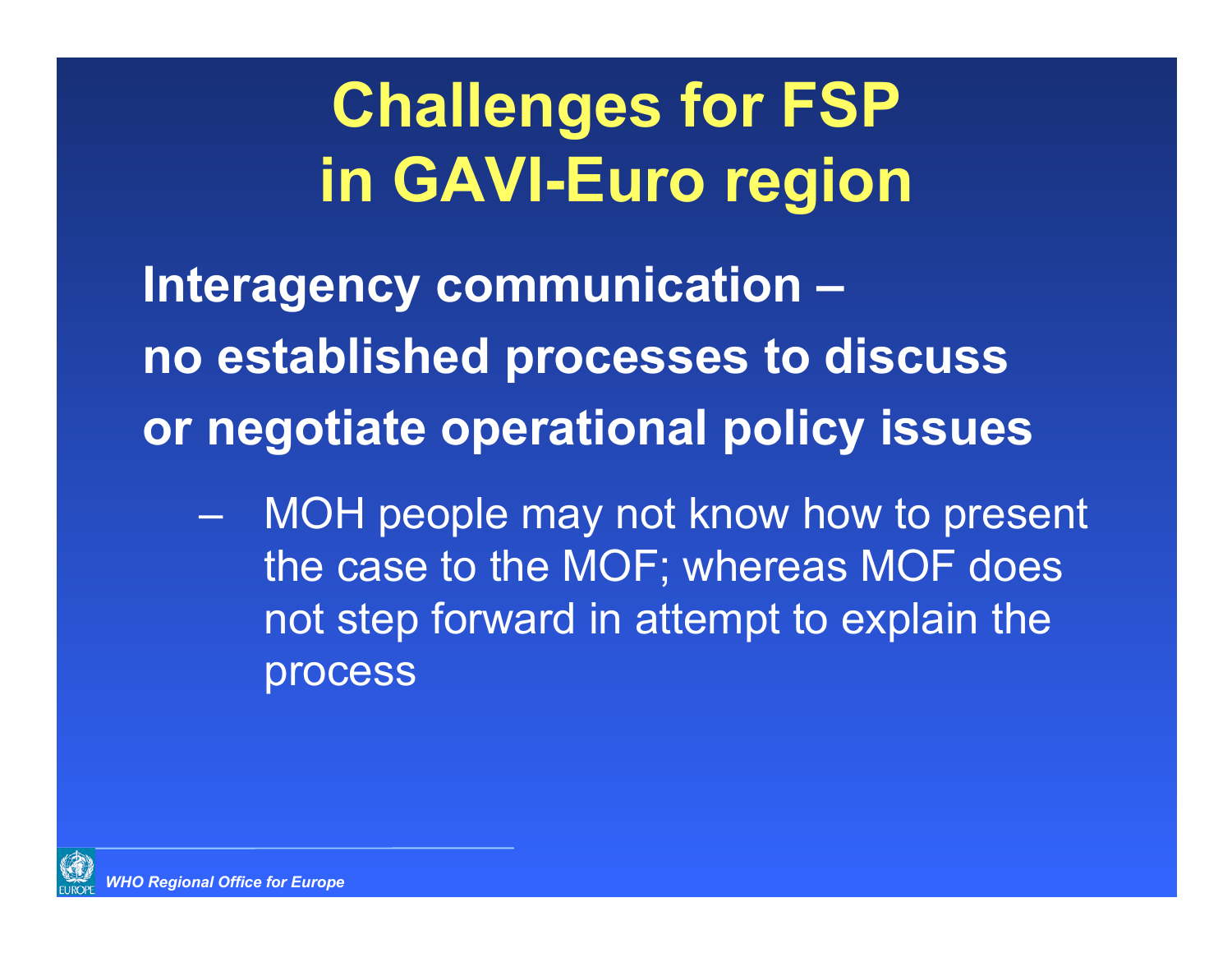## **Benefits of FSP for countries**

- **Provides a clear picture of financing needs based on data and analyses**
- **Describes realistic and specific actions that will increase likelihood of the FS**
- **Identifies process and indicators for monitoring**
- **Can be used as an advocacy tool**
- **Also provides a clear picture of planned actions for partners**

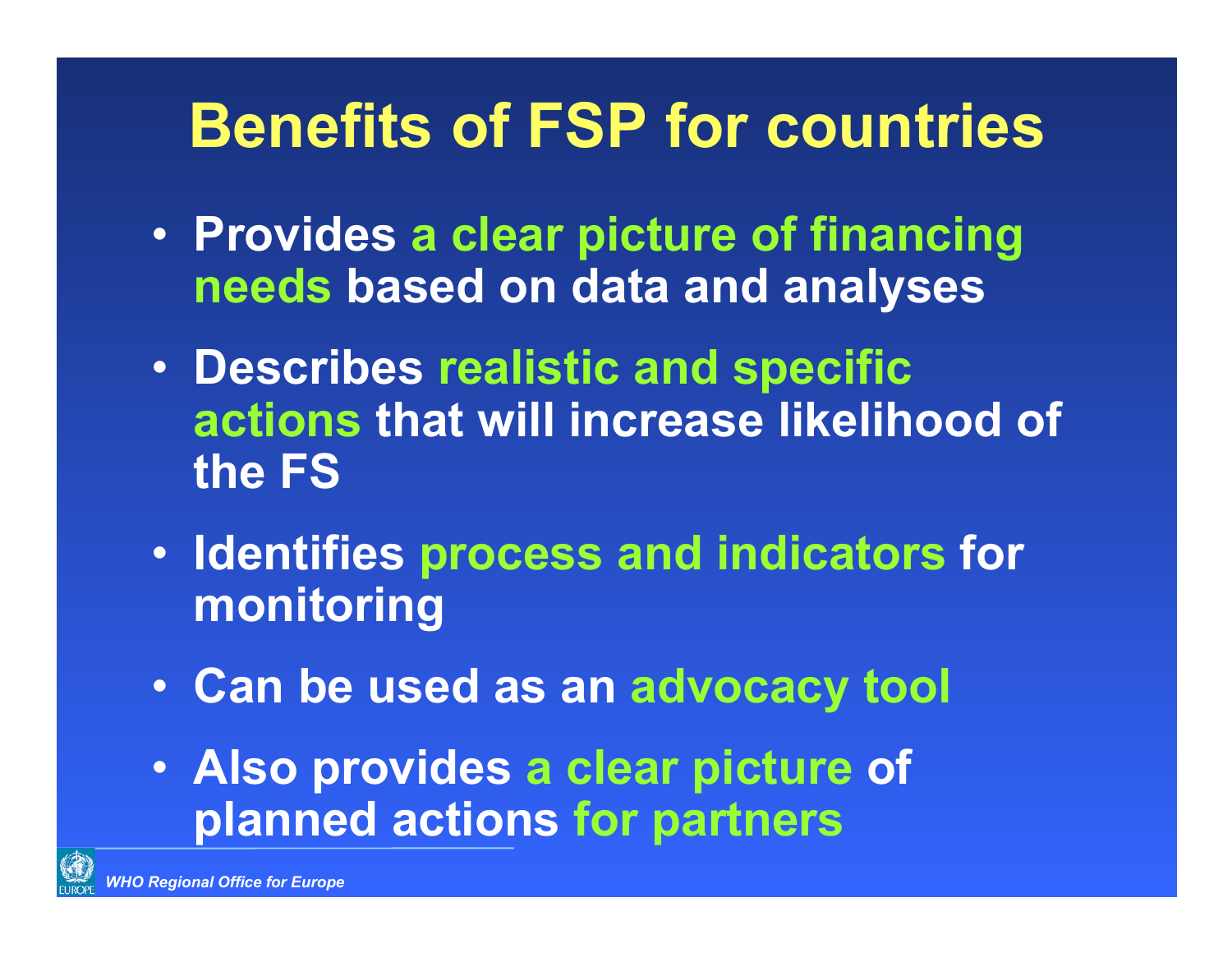### **Conclusions from FSP Process**

- **Immunisation Programmes can improve the health of children only when they have adequate and reliable funding**
- **Secure financing is needed to ensure continuity in services and continuous increases in coverage, quality and access to vaccines**
- • **Understanding of a programme's current financial status and future needs, and identifying a financing strategy that allows the programme to achieve its goals are fundamental tasks**